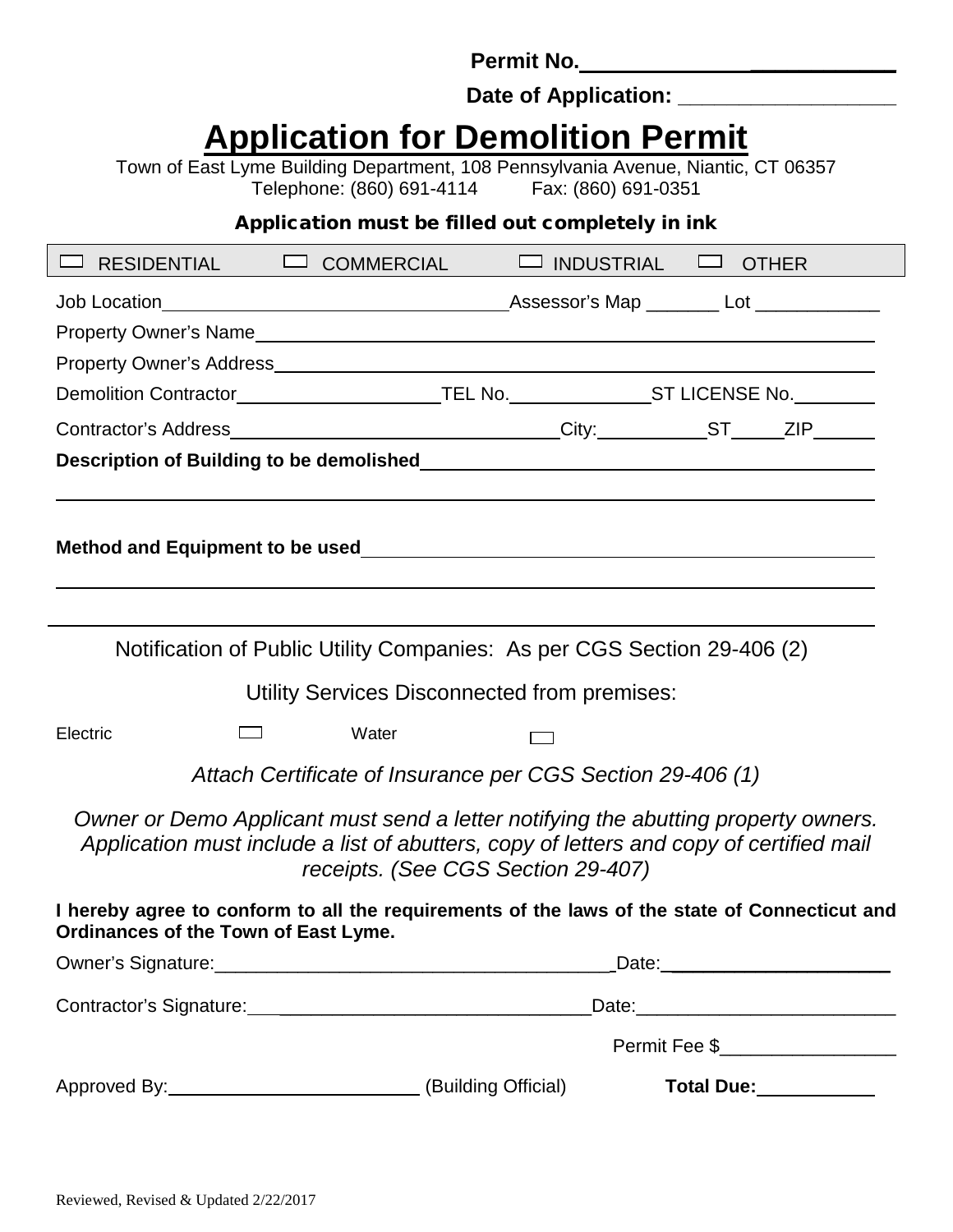# **DEMOLITION CHECKLIST**

| Permit application signed by owner and contractor                         |
|---------------------------------------------------------------------------|
| Copy of demolition license attached                                       |
| \$50.00 fee due to the Town of East Lyme                                  |
| List of abutting property owners                                          |
| Copy of letter sent to abutting property owners                           |
| Copy of certified or registered mail receipts                             |
| Copy of utility disconnect notice                                         |
| Copy of insurance specifying demolition purposes                          |
| <b>Hold Harmless Letter</b>                                               |
| Water & Sewer disconnects, please see the water & sewer requirement sheet |
| Fence and/or Sidewalk Shed per CGS Sec 29-408 & 29-409                    |

# **HOLD HARMLESS AGREEMENT**

| In accordance with Connecticut General Statute Sec. 29-406,                                |                                       |  |  |  |  |
|--------------------------------------------------------------------------------------------|---------------------------------------|--|--|--|--|
|                                                                                            | (company name), hereby agrees to save |  |  |  |  |
| the Town of East Lyme and its agents, harmless from any claim or claims arising out of the |                                       |  |  |  |  |
| negligence of the applicant or his agents or employees in the course of the demolition     |                                       |  |  |  |  |
|                                                                                            | (address).                            |  |  |  |  |

|  | .ompany<br>$-$ |
|--|----------------|
|--|----------------|

\_\_\_\_\_\_\_\_\_\_\_\_\_\_\_\_\_\_\_\_\_\_\_\_\_\_\_\_\_\_\_\_\_\_\_\_\_\_\_\_\_ (Signature, Title)

 $(Date)$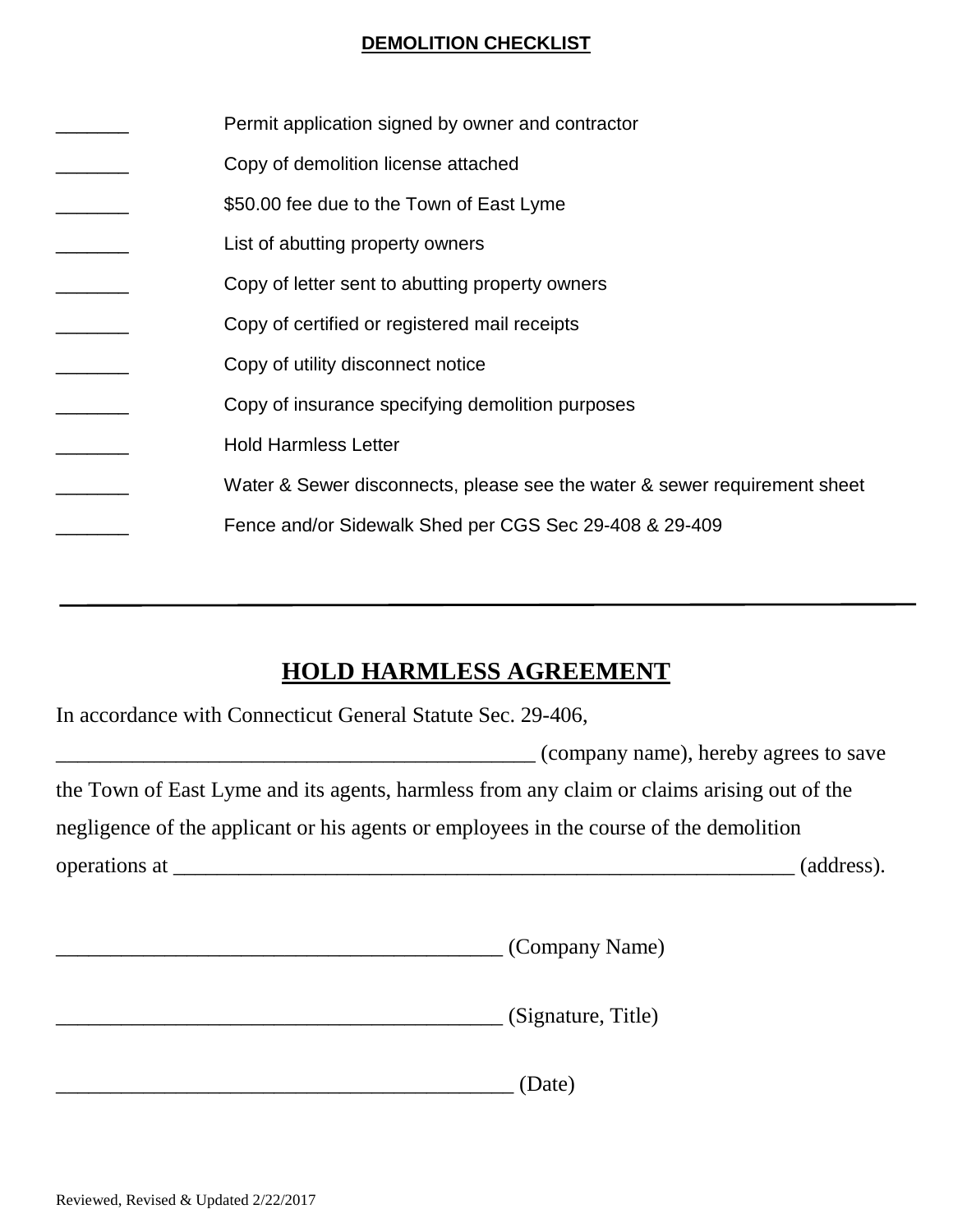## **WATER & SEWER DEPARTMENT REQUIREMENTS**

## *VERIFICATION OF WATER* & *SEWER AVAILABILITY*

If an applicant is looking to know whether a property has availability to Town water and/or sewer, he/she can check with the Water & Sewer Department. We are located in the bottom floor of Town Hall across from the Land Use Department. Inquiries can also be made by calling the Sewer Department at 691-4116 or the Water Department at 691-4 l 04.

## *WATER AND/OR SEWER DISCONNECTION*

If an applicant knows that there is water and sewer at an existing house that is scheduled for demolition, the following procedures should be followed;

- 1. The applicant needs to complete a demolition permit application with the Water & Sewer Department
- 2. The cost of the demolition permit is \$50 for water and \$50 forsewer.
- 3. If the applicant is considering a reconnection at a later date, then the application fee would be \$150.
- 4. The permit application is available in the Water  $&$  Sewer Department
- 5. After the permit application is submitted, the Water & Sewer Department will provide your contractor with the appropriate contact numbers so that the contractor can call and make arrangements for inspection.
- 6. Water & Sewer personnel need to visually inspect that the disconnection meets all applicable standards.
- 7. Once the work has been completed and approved, the Water & Sewer Department will notify the Building Department that the disconnection has been approved.

## *WATER AND/OR SEWER CONNECTION/RECONNECTION*

If an applicant is looking to make a connection and/or a reconnection, then the following procedures should be followed;

- 1. The applicant needs to complete out a connection/reconnection permit application with the Water & Sewer Department.
- 2. The cost of the connection/reconnection permit is \$100 for water and \$100 forsewer.
- 3. The permit application is available in the Water & Sewer Department.
- 4. If an applicant is looking to disconnect and reconnect a water or sewer line, than it would be \$150.
- 5. After the permit application is submitted, the Water & Sewer Department will provide your contractor with the appropriate contact numbers so that the contractor can call and make arrangements for inspection.
- 6. Water & Sewer personnel need to visually inspect that the connection/reconnection meets all applicable standards.
- 7. Once the work has been completed and approved, the Water & Sewer Department will notify the Building Department that the connection/reconnection has been approved.